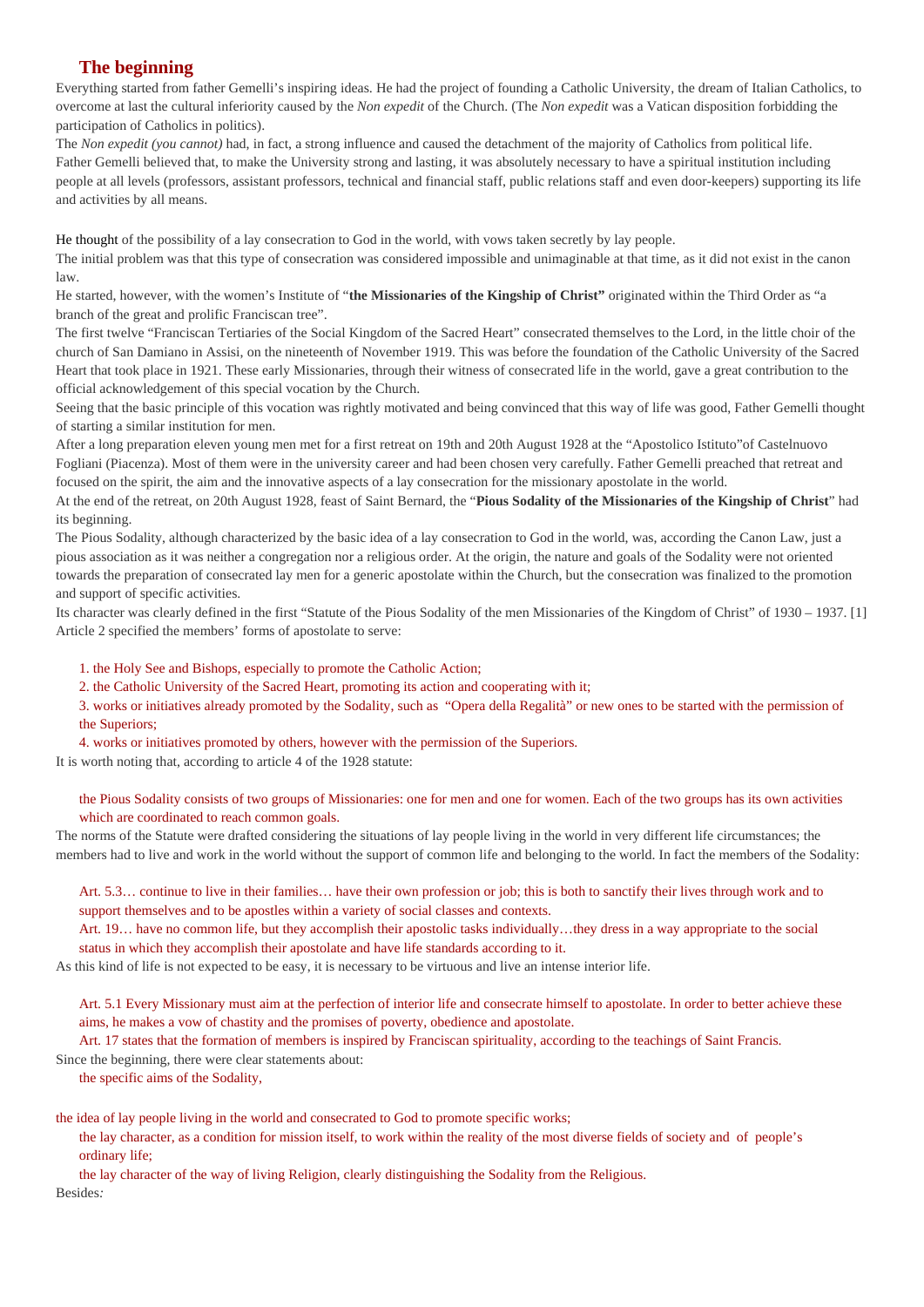## *the members have no convent and no common life, continue to live in their families and their social environment; their task is neither collective nor sheltered by the defence provided by a community, but it relies on each one's value; the members choose apostolic commitments suitable to their formation, aptitude and possibility.*

In the years following its foundation, the Sodality developed very rapidly: the eleven of 1928 became nineteen the following year and forty-two in 1934; in 1938 the Sodality counted sixty-five members. In those years there was a lot enthusiasm under the influence of Father Gemelli's dynamic personality. At this time when everything seemed to proceed at its best, according to the founder's intentions, the Sodality was shaken by a storm: in 1937 the "Elder Brother" (this was the name of the President at that time) elected on 27th March 1935, left the Sodality without telling anybody, not even father Gemelli, and got married. This painful defection was the cause of legitimate bewilderment for the Superiors and a hard test for all.

After this, **on 19th June 1937,** Father Gemelli wrote a long letter to all the Missionaries. He admitted with sincerity:

*"...Really this has been a hard test; to show you how serious it has been, I must tell you that there was a moment in which I wondered whether we had taken a wrong path and we should have gone back*."

He also said that he had been consoled by feeling everybody close to him, and he gave some important dispositions:

"First, this year's retreat must have a special meaning of renewal for all… Second, if any of you feels weak, if he has not been able to come to a decision for human reasons, if this commitment seems too hard for him, he is invited to open his heart and talk to one of the priests guiding you, choosing the one whom he feels he is more comfortable with."

He also announced some new measures:

- 1. *From now on the men's group will be totally separated form the women's group. It will have its own name: "Union of the Missionaries of the Kingship of Christ". It will have its own statute that I am studying.*
- 2. *Our Union is not linked either to the University, or other initiatives such as "Opera della Regalità", or the Catholic Action. Of course, each Missionary must work for these works, being ready to help them. However, his involvement in them, does not derive from his being a missionary but from his skills; he will be called to work for them as long as he is a good clerk, a competent professor, a suitable president, etc.*
- 3. *As for the moment we cannot appoint another "Elder Brother", I entrust Luigi Gedda with this task for a temporary period. As he is in a position to travel to different places in Italy, he will have the opportunity to see you and talk to you on my behalf.* [2] *This until the Retreat… At the retreat we will designate another elder Brother.*
- 4. *Each of you has to have a monthly day of recollection either by himself or with other Missionaries…"*

 In the end, Father Gemelli communicated his decision to "wait for the right time" to ask the Holy See to approve "your" Sodality while "now the approval of the women's Sodality will be requested". [3]

This letter came at the end of the first period of our history that "the Father himself used to call the time of *sweet candies*. [4]

The conclusion of the letter referred to the men's Sodality as "your" and distinguished it from the women's, modifying the statement of the statute, (art. 4): "the Pious Sodality consists of two groups of Missionaries: one for men and one for women", because it considered the two groups as two different sodalities. On one hand, this was in coherence with the dispositions in the letter: "the men's group will be totally separated form the women's group" but, it also seemed to go beyond (or, may be, to anticipate) the Father's intentions. Different times for the request of approval and different names (Union and Pious Sodality) might have had consequences for the definition of the respective identities and the very existence of the two branches. This was evident after a short time.

The initial enthusiastic acceptance of this way of life was followed by increased awareness of the motivations of the vocation, deeper discernment, different evaluation of the aims and goals of the Sodality that were envisaged as wider, and not just limited to the Catholic University. One of the discussion points was the relationship of the Union with the works it was meant to serve, especially with the Catholic University, as it caused growing unease to those fulfilling the duties deriving from their membership in the Sodality and their professional autonomy as University staff. Another controversial point was the adoption of a specific spirituality such as Franciscan spirituality. For some, the rigorous reserve about the names of those belonging to the sodality was a source of misunderstandings.

 With the increase of vocations, in an atmosphere of sincere, however uncritical, enthusiasm, some perplexities had already come out and now they seemed to be encouraged by the modifications introduced.

 In the 1937 "**Statute of the Pious Union of the Missionaries of the Kingship of Christ",** the horizon of action became as wide as society, however without a complete detachment from the original choices and the link with the University and the Catholic Action became just preferential.

 "Art.1. The Pious Union of the Missionaries of the Kingship of Christ is a union of lay men that, although living in society and fulfilling the tasks connected with their condition and their activities with apostolic spirit, consecrate their lives to the service of God for the apostolate in the world with the aim of cooperating to the extension of the kingdom of Our Lord. (…)

 Art. 2 d) they work for the apostolate in the world with humble hearts, spirit of sacrifice, intense zeal and unconditioned and generous commitment to the Church.

Art. 3.  $(...)$  their apostolate can be in any field, but preferably in the Catholic Action, in support of the Catholic University, in schools and in charitable activities.…" [5].

It seemed that the Sodality, after changing its name into Union, had become stronger and more confident; really different perspectives were emerging. Luigi Gedda was confirmed as Elder Brother in the election held at the end of the retreat (Assisi, 25th September - 1st October) and he thought of a group called "the workers" with very different characteristics, even if he thought it would be compatible with the Union and a group of members, faithful to him, fully shared his views.

The divergences in the interpretation of the ideal became deeper and deeper in 1938, about ten years after the foundation, while there was the perception of feelings of unrest, the expectation of something while there were no certainties. Actually there were two opposite mentalities even if this was not stated openly. Father Gemelli still thought of a sodality with precise aims; others thought of consecrated life in the world, without any commitment to specific works. There was a substantial divergence in the interpretation of the aims of the same ideal. [6]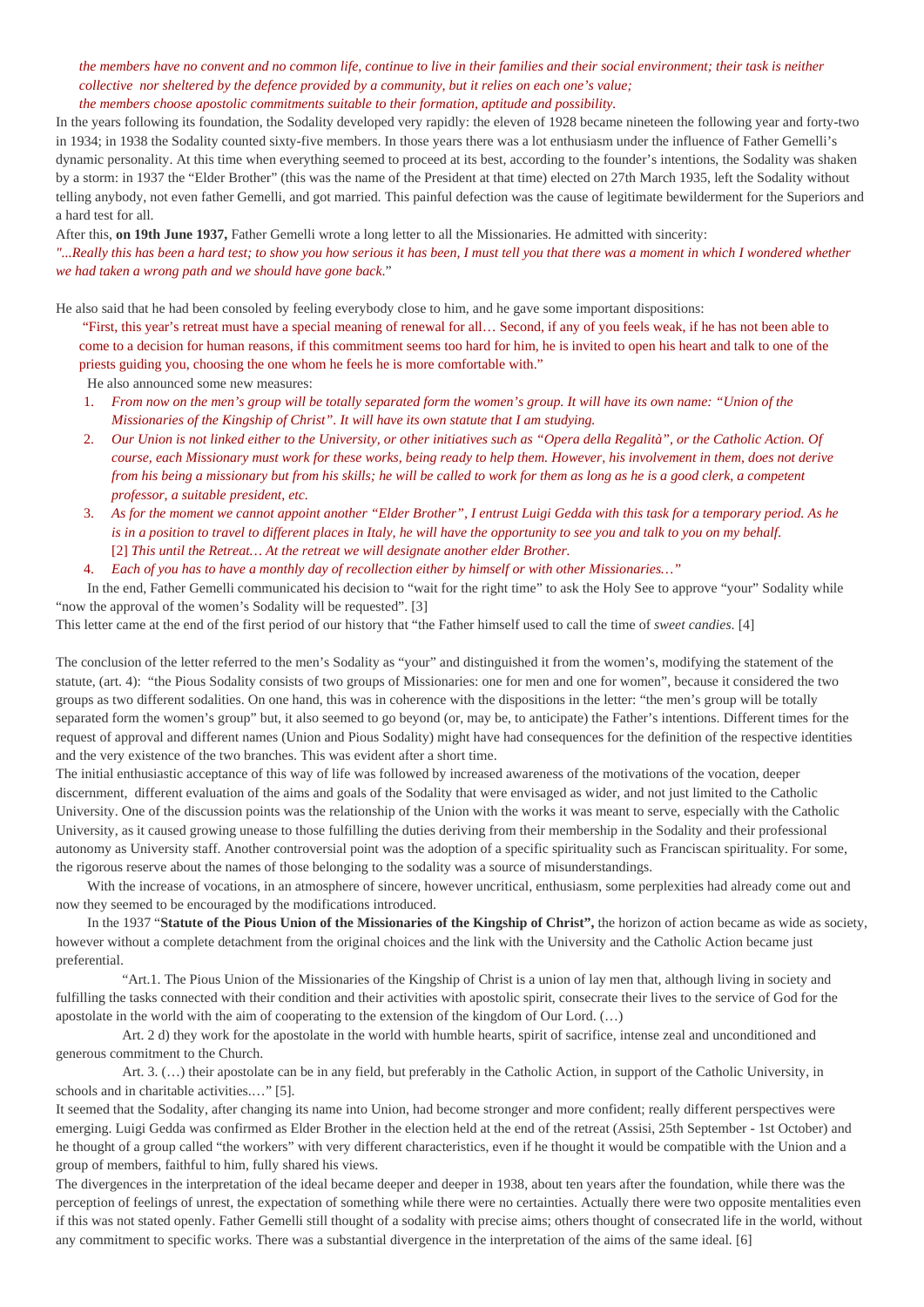Eventually Father Gemelli perceived the situation and its dangers and on **30th May 1938 he sent all members a very long and strong letter,** a very important one as in it he made all his plans manifest, his aims in founding the Sodality were clearly defined and all the events up to that point were summarized. This letter is meaningful also to understand how severe was Father Gemelli's pain because of the developments taking place at that time; while all members used the name "Union" that he had launched in his letter dated 19th June 1937, [7] in the **letter dated 30th May 1938** Father Gemelli uses just the name "Pious Sodality" all the time thus revealing his "nostalgia" for the service to the University [8]. In fact, the letter proposed the going back to the original purposes:

*"In order for you to find your way in what I am going to tell you, it is necessary that you are reminded about the aims for which, with the help of some good souls, I founded the Pious Sodality… Since the time in which our Sodality has defined its characteristics, it has been clear that the lay apostolate of the members of our Sodality is for the support of three kinds of activity: The Catholic University of the Sacred Heart, the Catholic Action, "Opera della Regalità di Nostro Signore".*

After disapproving the divergences about the aims of the Sodality, the letter continued as follows:

*"Saying what I have just said does not mean that I deny that there may be other forms of sodalities, having other aims… But these different forms would not be our Sodality, as it was when it was started and it was constituted and how it developed, with its own aim for which it embraces the three works quoted above, links them in an organic way leading them to one end".*

His conclusion was an invitation to all to a sincere personal examination:

*"Do I or don't I have a vocation for this Sodality?… Those who do not have the service to the Catholic University as their supreme ideal are not suitable for us. Those who do not work actively in the Catholic Action and are happy just with the enrolment are not suitable for us. Those… who do not work in "Opera della Regalità" are not suitable for us. They may be good members of other bodies, but they are not suitable for our Sodality"*.

He then declared:

*"It would be a great mistake to stay in the Sodality to avoid being the cause of pain for me. This lack of sincerity would cause an even greater*  pain that would continue misunderstandings and complaints. I will continue to have affection for those that will leave this way of life loyally and *will be apostles in other groups or as individuals. Staying without a vocation would be the cause of dissolution". [9]* 

This extremely clear warning, however, did not produce any results. The only one who left was Giuseppe Lazzati, "one of the best members" who, in this same year 1938, started another group: the "*Milites Christi*" which is now the Secular Institute of "Christ King". He did not leave for disagreements with Father Gemelli but for a different interpretation of the aims of the Sodality and for strong personal contrasts with Luigi Gedda, who was the "Elder Brother" at that time. [10]

The letter of 30th May 1938, was followed by times of uncertainty, characterized by a situation of ambiguity and unrest until the election of **Enzo Franceschini** as **new "Elder Brother" on 20th Septemb**er **1940**, during the retreat held at La Verna. [11]

Franceschini wanted to understand the situation and the reasons underlying it. For two years, until 1942, he tried to restore unity. When he saw that all the efforts to eliminate the feeling of unrest and avoid compromises might be detrimental, he decided to suggest the only possible solution: the closing of the Sodality. Father Gemelli was hesitant for a long time. Eventually he was convinced. Franceschini remembers how the painful decision was reached:

# "*Four of us got together: Father Gemelli, Monsignor Olgiati and Armida Barelli -who had helped us as a really Elder Sister- and myself. Barelli did not agree and did not change her opinion while the Father and Monsignor Olgiati accepted the painful decision*: *Consummatum est*". [12]

On 26th June 1942, fourteen years after the foundation, the Sodality ceased its existence. Although hard, this decision was inevitable considering what had happened in that period. The new situation made everybody "*totally free and fully responsible"*, as everybody was free. The previous members had a five months' period to pray, think, meditate, and decide to make the commitment again. Only those that, in conscience, believed in this commitment would make it.

In July and August 1942, Ezio Franceschini visited everybody to tell how things had developed, to talk openly and peacefully about the reasons of the crisis and the reasons that had led to that situation.

Of the first eleven of 1928, only one, Giorgio La Pira, was faithful to the initial ideal, while all the others took different paths. In September 1942, a numerous group, linked to Luigi Gedda and Carlo Carretto, started **a sodality** with very different characteristics, called "Operai" ("Workers"). [13]

After completing his demanding itinerary and arduous task, Franceschini realized that the group needed *a new structure* and *a new character*, especially for the aspects that had created the previous contrasts with those that had left the Sodality.

Father Gemelli, although painfully, understood that the Sodality did not have to have *its own works* and, making a considerable effort, gave up his original idea of an association serving the Catholic University. However, in his last years, he was firmly convinced that Secular Institutes should not have *their own works.* [14]

On 30th September, Franceschini sent everybody a letter, written with the contribution of Father Gemelli, presenting the basic points of the new Statute, so that each could decide, in conscience and freely, whether he was willing to join again. The programme had clear fundamental lines. During Christmas holidays (actually it was on the Feast of the Immaculate) the Father would hold a meeting for all those that meant to join the Sodality again. It had been set up according to the original Statute but was no longer the same even if it had kept its essential lines.

## *"The Sodality is a family of lay men consecrated, in a life of purity and in a spirit of poverty and obedience, to the apostolate in the world, keeping their lay condition.*

*The Sodality accomplishes its mission with:*

- 1. *members dedicated to the apostolate in the field of Catholic culture and especially supporting Catholic Universities;*
- 2. *members serving the new works promoted by the Church and especially the Catholic University, the Catholic Action and "Opera della Regalità" that the Church promotes with the cooperation of lay people. However without any direct link with them;*
- 3. *Franciscan spirituality as it provides an effective interpretation of the concept of secularity;*
- 4. *reserve, as a personal link with the superiors, however without any external manifestation of this link".* [15]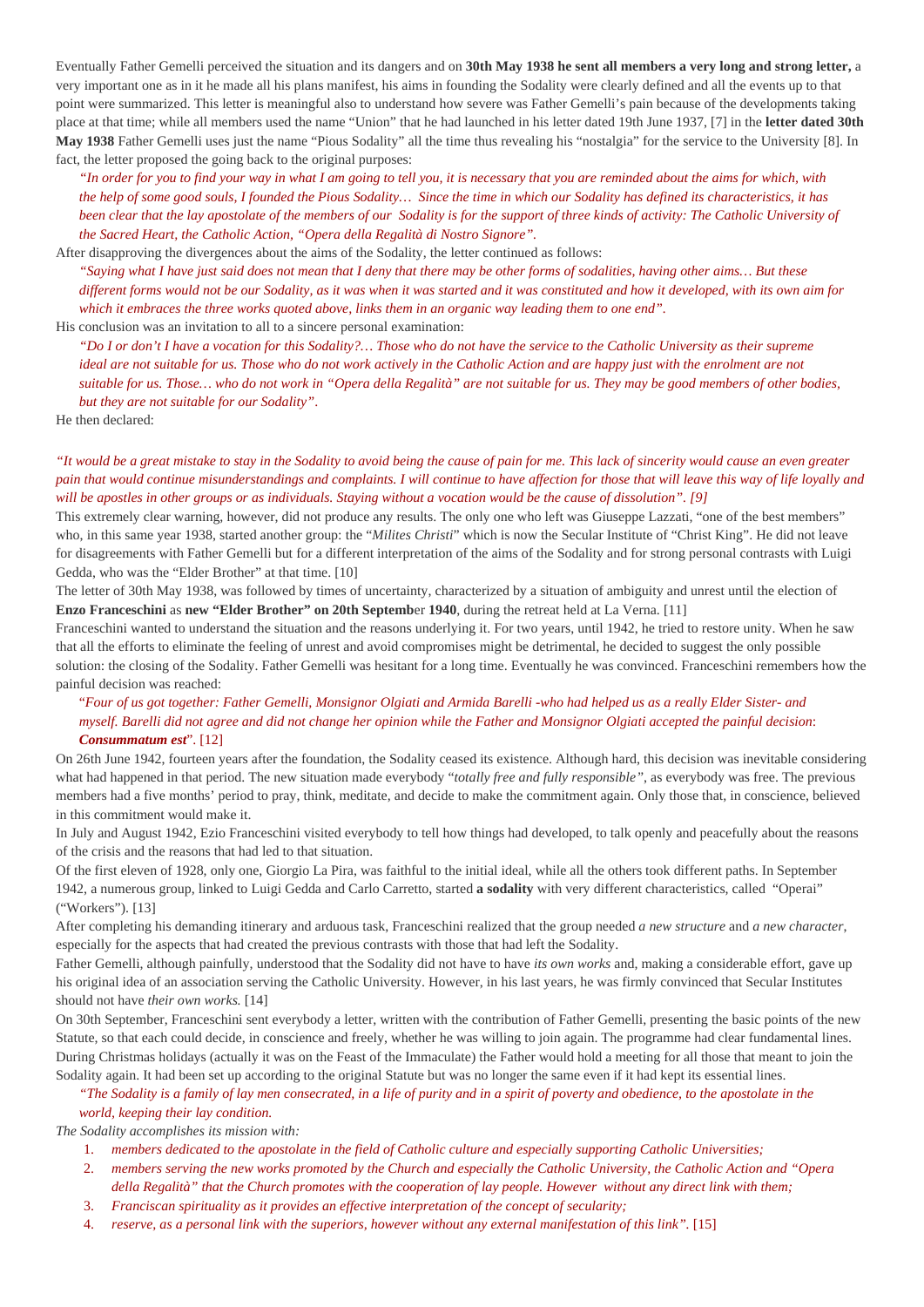The above are clear principles according to which the members would enjoy the freedom of action corresponding to the needs of people who wanted to dedicate themselves to the apostolate in the world.

The answers were expected by **8th December 1942,** feast of the Immaculate. Actually, they arrived earlier and on that date it was possible **to set up the Sodality again.**

A small group of twelve, (from the fifty-four at the time of the dissolution) started this way of life again, more carefully, with more prudence, trusting the Lord above all.

The group consisted of a smaller number, but it was unanimous about its aims that, in the meantime were being modified and clarified. In this way one of the nicest characteristics of the institute had its origin: the fraternal union of people coming from different cultural backgrounds, doing all kinds of jobs and professions.

In the crucial phase of the reconstruction, Franceschini, working close to Father Gemelli, had a role of founder, acknowledged by all for his inspiring ideas, his spiritual orientation, his firm and wise leadership. He was the "Elder Brother" and President of the Institute for thirty years. In 1943, it was impossible to have the retreat because of the bombing of Milan.

In 1944, the small flock met in Pallanza to draft the Statute. Father Stefano Bianchi, with his special help, had an important role in the writing of what was called "Carta di San Fermo" (Saint Fermo's paper), as it was drawn up on 9th August, the day dedicated to that Saint. Three main points were indicated and defended in it:

- 1. *as we are lay and we want to continue to be lay, the field of our action can be neither a hermitage, nor a convent, nor a monastery, but it is the very society in which we were born and in which we have been called to a social profession, the best opportunity to do our apostolate, voted to purity, in a spirit of poverty and obedience;*
- 2. *for greater efficacy of our activity which sometimes develops in difficult environments and often inaccessible to the official action of the Church, we want our consecration to be reserved;*
- 3. *St Francis that... in past centuries innovated society is our life ideal and model of Franciscan spirituality.* [16]

In the meantime, associations of lay people, both men and women, inspired by father Gemelli's ideas were started in many parts of Europe. The Church observed patiently, without any hurry to comment. Actually, the first declaration had been negative. The novelty of the proposal had been immediately and decidedly opposed by the canonists. The idea of lay people, living in the world and meaning to remain there, taking vows as if they were religious was inconceivable at that time. With regard to this, the answer of Cardinal Pietro Gasparri, the editor of the code of Canon Law, to Ida Barelli, when she had asked for his help for the final approval of the "Pious Sodality of the women Missionaries of the Kingship of Christ" was illuminating:

*"Everything concerning the priesthood is under the authority of the Concistorial Congregation; everything concerning the Religious is under the authority of the Congregation of the Religious; everything concerning lay people is under the Congregation of the Council, which cannot approve associations whose members make a profession of the evangelical counsels and are in a state of perfection. For this reason, if you want to be lay and stay with the Congregation of the Council, you have to give up your vows; if you want to keep your vows, then request the approval of the Congregation of the Religious, that will grant it at once.* [17]

Barelli insisted on "being lay and consecrated to do a better apostolate in the world and on being approved by the Church". The Cardinal answered: "You will never make it!" and he added, laughing: "Quod non est in codice, non est in mundo". [18] ("What is not in the Canon Law, cannot exist in the world").

Following advice from Pio XI, Father Gemelli had organized an international meeting in Switzerland, held in the Bishop's house at Sangallo. On 29th May 1938, the representatives of twenty groups from nine countries got together. They had a common ideal of lay consecration in the world while continuing to have an ordinary job or profession. All participants signed a request for the approval of the sodalities of lay people consecrated for the apostolate. Father Gemelli presented it to the Pope also with the signature of the Bishop of San Gallo and accompanied by a report he himself had written. [19]

All these documents were sent to the Congregation of the Council that, unluckily, had not yet expressed its opinion, when Pious XI died on 10th February 1939.

With the collaboration of Giuseppe Dossetti, assistant professor of Canon Law at the Catholic University, Father Gemelli redrafted his reflections on the San Gallo meeting to present them to Pio XII on the Feast of the Sacred Heart of that year and to the Congregation of the Council. The new document was a "Memoria" ("Memorandum") entitled **"Associations of lay consecrated people in the world**".

This memorandum was very important as it was the first attempt to find a juridical status for the associations of lay consecrated people, already existing in every European country and that in 1949 reached the number of sixty-eight.

The memorandum, that had been sent *pro manuscripto* also to the cardinals, was withdrawn by the Holy Office. Father Gemelli obeyed and, at the same time, he became aware that the Church was not ready yet to change the Canon Law and this demanded a long and difficult itinerary. However he did not give up.

His memorandum, in which for the first time there was a clear concept of the lay consecration in the world, as we will see, would contribute later to the foundation of Secular Institutes.

In the meantime the "phenomenon of the consecration of lay people" expanded more and more. And so the time came when the Church thought it could no longer just observe. This has always happened with the Church: it lets things grow without acknowledging them, and then, when they have grown, it has a say.

Pope Pious XII consulted all the experts in this area, starting from Father Gemelli, who was the first to use the formula *in saeculo et ex saeculo*  to indicate lay people "living in the world and acting with the means of the world" and as he found them all favourable, he took action: first on 2nd February 1947, he published the Apostolic Constitution "Provida Mater Ecclesia", the following year, on 12th March 1948, he issued his letter motu proprio *"Primo Feliciter*".

With such documents, "the Church as a provident mother" acknowledged Secular Institutes with "the fullness of the apostolic authority". In "Primo feliciter":

their own characteristic is defined (n.5):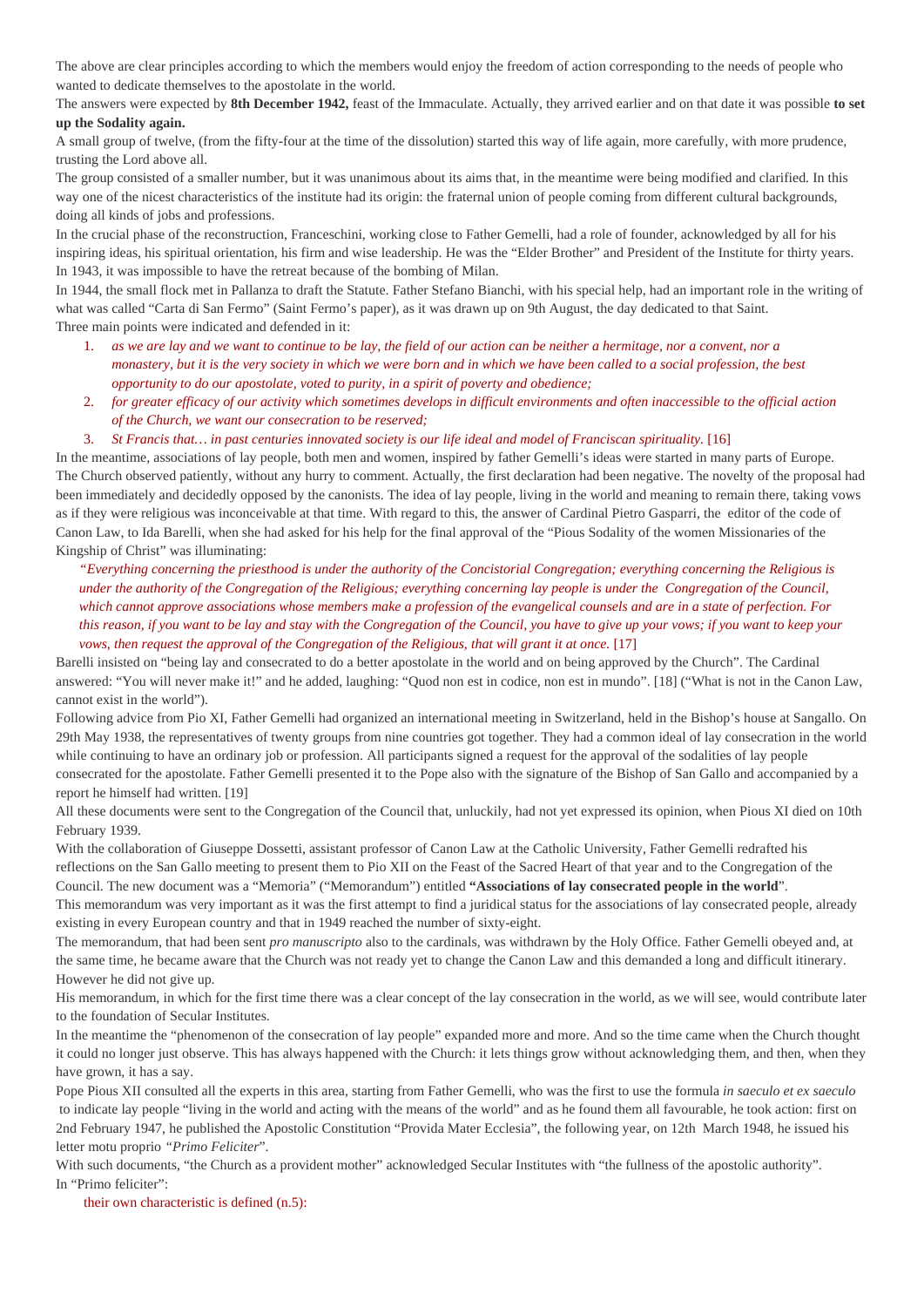"*The transference of an Association of the Faithful to the higher canonical status of a Secular Institute must not obscure, even in special cases, the proper and specific character of the Institutes, namely, that they are secular and that this is the real nature of their calling. Everything about them must be clearly secular."* 

the how and where of their apostolic commitment is reminded (n.6)

*"The whole life of a member of a secular Institute, consacred to God by the profession of perfection, must become an apostolate… Not only is this apostolate something that happens in the world, but it may almost be said to grow out of the world: its existence is in professions, activities, forms, places, circumstances of a secular nature."*

the distinction between Secular Institutes and Religious Institutes is made explicit (n.7):

"Secular Institutes do not come under the canonical discipline of Religious.

As a general rule the Church neither requires nor allows the application to Secular Institutes of legislation made for Religious". With these two documents the Church acknowledged the new forms of consecrated life juridically; it also established precise norms for the

groups that from then on would be called "Secular Institutes". For the first time the Church officially acknowledged lay consecration in the world. And the Church needed it. It was a sign of times.

Father Gemelli and the "Elder sister", **Armida Barelli** had the nice surprise to find, in the important document "Primo Feliciter", whole sentences from the "historical/juridical memorandum written by the Father after the San Gallo meeting, published *pro manuscripto* in 1939 and then withdrawn by the Holy Office. [20]

Father Gemelli was rightly called the "greatest pioneer of Secular Institutes, one of the founding fathers".

# **The drafting of the Constitution**

During the 1949 and 1950 retreats at Erba, the Institute studied the documents of the Magisterium very thoroughly, and after animated discussions, the first "**Constitution of the Missionaries of the Kingship of our Lord Jesus Christ"** was drafted according to the norms in the documents.

The guidelines in them are the result of a serious two-year work:

- 1. *chastity: joyful, vigilant, but not mortifying;*
- 2. *poverty: which is simple life style, but not meanness;*
- 3. *obedience: which is not submission, but joyful and fecund adhesion to God's plan;*
- 4. *apostolate: to be done in the world with humble hearts and spirit of sacrifice;*
- 5. *Franciscan spirituality: which is neither disorder nor anarchy, but responsibility.*

The new draft was sent to the Congregation of Religious on 19th January 1951 with the "approval" granted by Cardinal Alfredo Ildefonso Schuster on 18th January 1951.

On **4th October 1951**, feast of St. Francis, Cardinal Schuster, Archibishop of Milan, signed the following decree:

"With *Provida Mater* of 2nd February 1947 Pious Unions have been granted a juridical and canonical status and transferred to the higher status of Secular Institutes.

After proper consideration of everything, with reference to the above mentioned Apostolic Constitution and the "Lex Peculiaris" of 19th March 1948; considering the "Nihil Obstat" granted by the Holy Congregation of the Religious, we have come to the decision of implementing the wish of the applicants. Therefore with this decree we institute the Secular Institute of the men Missionaries of the Kingship of our Lord Jesus Christ with all the consequences and canonical effects implied by the above mentioned Constitutions and Apostolic Laws" (Constitutions paragraph IV).

Although the Institute was of diocesan right, it could have, and actually already had members in other Italian dioceses and in other countries.

### **After the names** *Pious Sodality* **and** *Union***, a third name:** *Secular Institute*

Since 1951 and on the Institute has consolidated some characteristics: the Institute

- 1. gives strength to its members so that each of them, in his specific field, is able to act freely and responsibly: "in the
- greatest freedom, there is the greatest responsibility";
- 2. aims at acting in a way so that its members are helped to need the Institute less and less and, to a certain extent, they feel

they are the Institute. With reference to this, the example of parachutists trained to act in isolation was used; they are alone when they take decisions and when they assume responsibility.

Here we wish to remember that on **4th October 1953 in the church of San Damiano** in **Assisi,** father Gemelli with other 33 priests, started the third **Secular Institute**, that of priests, that will be called "**Priests Missionaries of the Kingship**".

Vatican II mentioned Secular Institutes indirectly in the Constitution "Lumen Gentium". In this document, the Fathers describe lay people with the characteristics of the members of Secular Institutes:

"*the laity, by their very vocation, seek the kingdom of God by engaging in temporal affairs and by ordering them according to the plan of God. They live in the world, that is, in each and in all of the secular professions and occupations. They live in the ordinary circumstances of family and social life, from which the very web of their existence is woven. They are called there by God that by exercising their proper function and led by the spirit of the Gospel they may work for the sanctification of the world from within as a leaven."*

The decree "Perfectae Caritatis" was issued after "Lumen Gentium"; number 11 is very important for Secular Institutes, even if it belongs to a document dealing with Religious:

"*Secular Institutes, although not Religious institutes involve a true and full profession of the evangelical counsels in the world. This profession is recognized by the Church… the institutes themselves should preserve their own proper, i.e., secular character, so that they may be able to carry out effectively everywhere in and, as it were, from the world the apostolate for which they were founded."*

After Vatican II many things changed in the life of the Church and in the life of believers. It was a gust of wind coming in and opening windows wide. This changed many things. The new atmosphere inspired the Institute to revise its positions. In this way we reached 1970.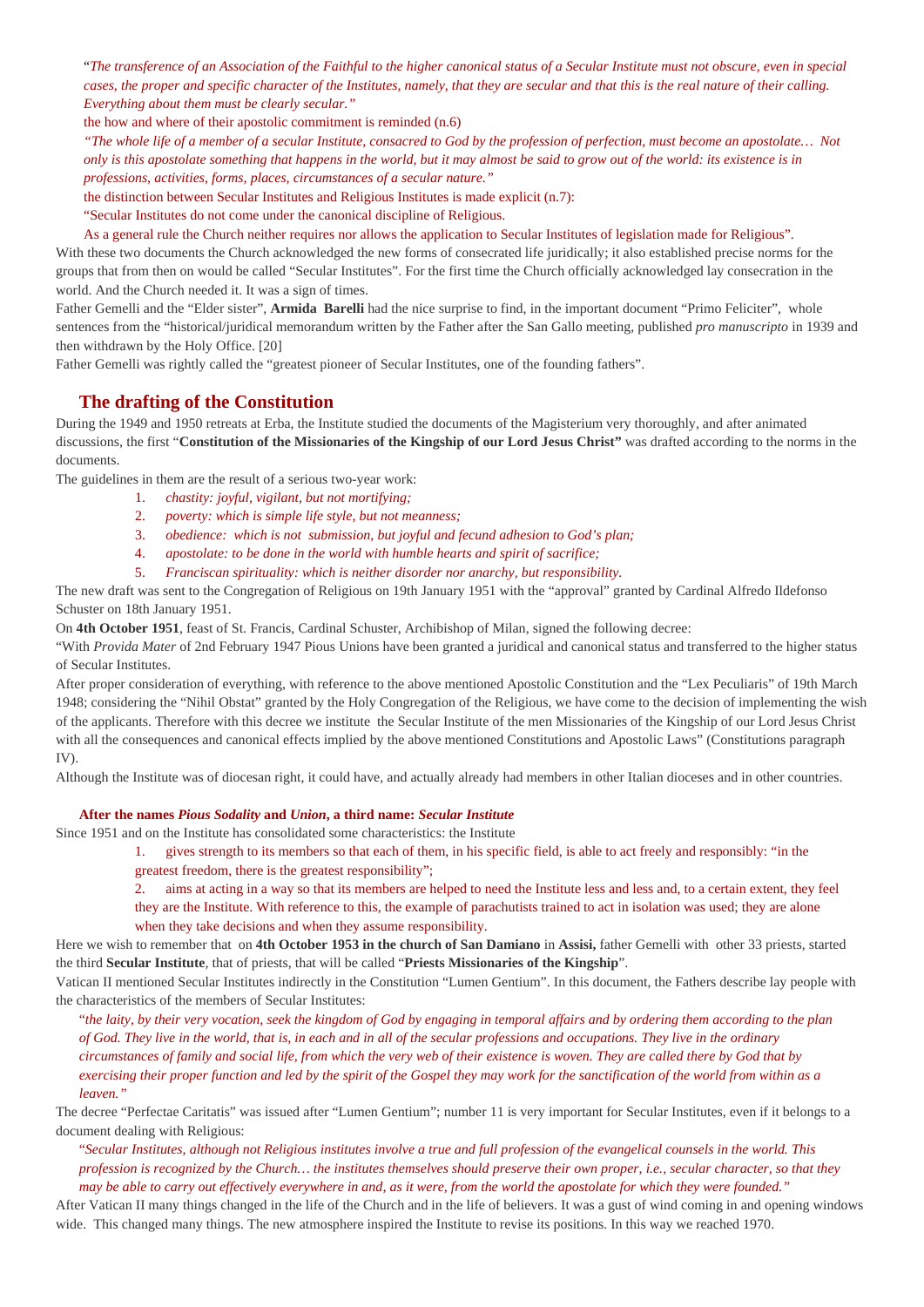On 10th August 1970, during the retreat held at Erba, **Giancarlo Brasca** was elected **President of the Institute**. At the first world Congress of Secular Institutes (1970) he encouraged the idea of a world Conference of Secular Institutes with strong arguments. As a member of the preparatory commission, he guided it wisely, acted as mediator among various positions, interpreted the different ideas and experiences. In this way he gave an invaluable contribution to the C.M.I.S. (World Conference of Secular Institutes). He was the animator and organizer of Secular Institutes in many parts of the world.

In 1972 he was elected first President of the World Conference of Secular Institutes (C.M.I.S.). He worked hard to prepare the first assembly of the new organism that took place in 1976. The theme was: "The prayer of Secular Institutes". At the same assembly he was elected president for another four year mandate during which he carefully collected the evaluation of every institute on the preparatory draft of the new Canon Law in order to express the opinion of C.M.I.S.. In June 1978, six months before his death he presented the result of this work to the Italian Conference of Secular Institutes. While he was talking, he surprised the listeners with an utterance not inherent with the topic he was dealing with: "I'm losing strength". Giancarlo passed away on 24th January 1979 at the age of 58.

Giancarlo Brasca lived all the phases of Vatican II enthusiastically and, on the base of the dispositions and indications of the Council, he dedicated himself with great determination to the demanding task of drafting the new Constitution.

It was a three year long activity involving animated discussion and intense participation. Every year at the retreat parts of the new Constitution were drafted, with a completely new structure but the same ideals and the same characteristics; every word had its precise meaning to express a rich content of duties and commitments. Some initial worries and difficulties due to deeply-rooted traditions were overcome and the new text was eventually approved by the Assembly of the Institute held during the 1973 retreat.

The Congregation of Religious and Secular Institutes, that supervised the whole phase of the revision with special care, approved the new Constitution in the same year with the formula "ad experimentum".

With reference to this, we must remember the work done by Don Mario Albertini, undersecretary of the Congregation of the Religious for the section of Secular Institutes. In agreement with G. Brasca he developed an important contribution for the approval of the new Constitution by the Church.

The long but precious period of the *experimentation,* lived with responsibility, was an important contribution to the approval of the Constitution by the Church.

As our Institute was of Diocesan right, The Archibishop of Milan, Cardinal Carlo Maria Martini approved the new Constitution with a formal act on 13th June 1980.

With the new Constitution, the Institute defined its typical characteristics:

- 1. *consecration: lived in the profession of the evangelical councils in the world;*
- 2. *full and authentic secularity: The Institute confirms that it consists of secular men remaining in the world and acting "in saeculo et ex saeculo", that is in the world with the means of the world to which they fully belong. Therefore secularity is our own place to live as responsible Christians;*
- 3. *the choice of a profession: we are completely free to choose our jobs provided we try to be as competent as possible according to the talents received.*
- 4. *the apostolate, core and aim of our vocation: this is our first duty to be done in the different fields of human activities, in professions and jobs, in economy, in culture, in politics, in the social area. In these realities we discover the Lord's presence in the value of every person and we train for believers' courageous choices;*
- 5. *poverty: first of all personal poverty, that is governed by each individual member according to his possibilities, his wisdom and his generosity;*
- 6. *the poverty of the Institute: total. We do not possess either retreat houses or places for common life, nor for the old members, nor offices: we own absolutely nothing;*
- 7. *Franciscan spirituality: it permeates the whole Constitution and gives our vocation its typical character.*

Other important innovations:

- 1. *the end of isolation to be open to the other secular Institutes for fraternal exchange and useful collaboration;*
- 2. *the Institute develops; it becomes international extending to other countries both in Europe and in other parts of the world;*
- 3. *The Institute is a community helping its individual members to live and act in all the fields of human presence. It is a community journeying with the Church, a sign of the change of times.*
- 4. *Groups are established to facilitate every member's participation in the life of the Institute;*
- 5. *In this way the Institute becomes a real community consisting of groups present in diocesan realities and meeting on a monthly basis. The change of the name from "days of recollection" to "meetings" introduced a meaningful change: the days were planned in a different way and became a time of sharing, of growth, of enrichment in giving and receiving the charisma;*
- 6. *The annual retreats are organized in a way to foster the feeling of community, the sharing of experiences, comparing different views and talking;*
- 7. *After thinking over it for a long time, the formula of profession is changed: "I take, I make, I renew the vow" With some minor changes we have adopted Saint Francis's formula: "I… want to observe the Holy gospel of our Lord Jesus Christ living in chastity, poverty and obedience, according to the Constitution…".*

# **The Church has approved.**

The **1980 Constitution** has then been integrated according to the new "Canon Law". The modifications were confirmed by the General Assembly of the Institute and approved by **Cardinal Carlo Maria Martini on 16th September 1989.**

The Institute developed in various Italian dioceses, in Brazil, France, Mexico, United States, Togo. Its extension urgently demanded the acknowledgment of the Institute as an Institute of *pontifical right*.

On 1st September 1992, the Archibishop of Milan, Cardinal Carlo Maria Martini sent the application for the acknowledgement of pontifical right to the "Congregation of Religious and Secular Institutes", supporting it with testimonial letters from the Bishops concerned.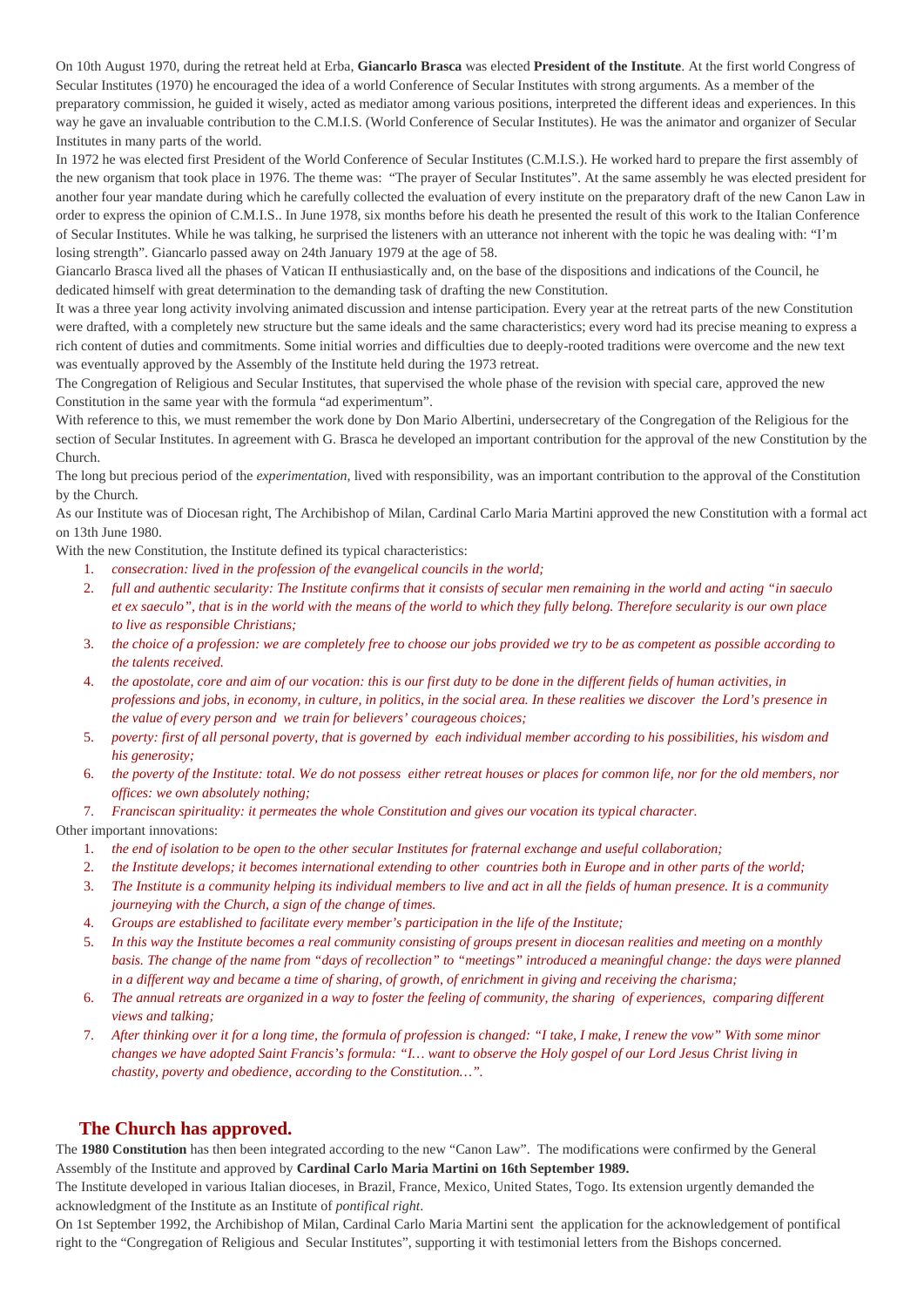After this first step, the work of revision of the Constitution was started as required by the procedures to pass from diocesan right under pontifical right.

The task appeared immediately as a demanding and hard one as our Constitution was very different from the others of the other institutes of pontifical right. During the first phase changes were envisaged that would imply a deep change of the specific characteristics of the Institute. Facing this worrying perspective an attitude of prudent wait was adopted, but, at the same time it was decided to continue the dialogue with the Congregation, which, in the long run, proved to be the right choice. We started to work in close collaboration with the Congregation of consecrated life and, in particular, with **Monsignor Juan José Doronsonsoro,** undersecretary for Secular Institutes. A useful collaboration and an atmosphere of fraternal sharing of our worries were established with him. His contribution was important. He drafted some useful integrative contributions that permitted the positive conclusion of the task of revision of the Constitution.

On **21st November 1997**, the congress of the Congregation, acknowledged that the Institute "*deserves to be included among the Secular Institutes of pontifical right".*

On **8th December 1997,** the "Congregation, with a decree raises the Secular Institute of the "missionaries of the Kingship of Christ" to the level of **pontifical right** with all the rights and obligations deriving from this status and approves the revised text of the Constitution".

The longed for acknowledgement came on the meaningful solemnity **of the Immaculate Conception and on the fiftieth anniversary of the date of the refounding of the Institute.**

A difficult journey crossed by various events, has reached an important goal both for the history and the life of the Institute, and because this was the accomplishment of a strong wish expressed by Father Gemelli many times.

*"As you know, the Father, perhaps for one of his paternal worries, longed for the day on which we would be a really big number. And he complained about our small number and at retreats he expressed his wish both privately and publicly. The issue was that he had*  been told by the Congregation that if we reached a fairly big number, we would be acknowledged as an Institute of pontifical right and *therefore he pointed out the number as a far off target to be reached."* [21].

And also in his testament, Father Gemelli recommended:

*"I wish to say a special word to the men Missionaries. Consider all the trials your Institute has gone through: Work so that the Church may reward you granting your Institute the acknowledgement of pontifical right".*

*Lorenzo*

# **Appendices**

#### **1**

#### **Letter from Giuseppe Lazzati to Father Gemelli**

Milan, 21st June 1938

Reverend Father,

 I think it is not difficult to imagine my response to your letter dated 30th May after my statements and the discussion following in the last Council meeting. Therefore this is to say that I resign from the Pious Union of the Missionaries of the Kingdom of Christ.

 This does not mean that I wish to abandon the most precious thing I have in life after the Christian vocation that is my consecration to God for the Apostolate. I owe this vocation to you and Monsignor Olgiati and in this time of very deep pain I feel the need of acknowledging this and once more of expressing you my gratitude and devotion that go beyond the bond that I break today, to continue to serve in the ways you will consider suitable, if you wish to use my limited capacity.

 The fact that I'm writing at a date very close to the deadline to send our answers can show you how painful it was to write what I have written. While I am writing there is a storm of thoughts and feelings in me that seems to invite me to delay, to ask for a longer time, to think. But I am sure I'm acting according to my conscience and feel at ease, when I consider these matters not in the perspective of feelings but praying before God.

 And while I'm renewing my promise of fidelity to the vocation of which you were the instrument, I offer to God my intimate pain for the detachment from a thing that has a great place in my life. I offer this pain so that it may obtain for the Union I loved so much the life that you expect for it and which has not yet become a reality also because of me and for me a greater generosity in the consecration to God. I keep the Cross I received from your hands as a sign of my consecration; I ask you to be charitable and pray that I may conform to the Crucified to correspond to God's gift.

With filial affection, I ask for your paternal blessing.

In Christ Giuseppe Lazzati

### **2**

## **Letter from Giorgio La Pira to Enzo Franceschini**

Feast of Saint Francis 1940

Dear Franceschini,

I wish to tell you in absolute truth that, since you have been at the helm of our sodality, I started to see clearly the "structure", not of our individual vocations which is clearly defined, but the "link" of these vocations: this is a special link whose aim is not to mortify or level but to foster and develop "the free vocation of love" that God has given to each of us as a gift.

My dear brother, how sweet is this hard research that the Lord has put in the intimate part of our hearts...

What shall we do? All human frameworks are too narrow to contain this life that tends to expand to all directions without any rules. This is our danger, our challenge, our problem because our "common channels" are too narrow and, at the same time, we need to canalize the water that the divine spring originates in us!